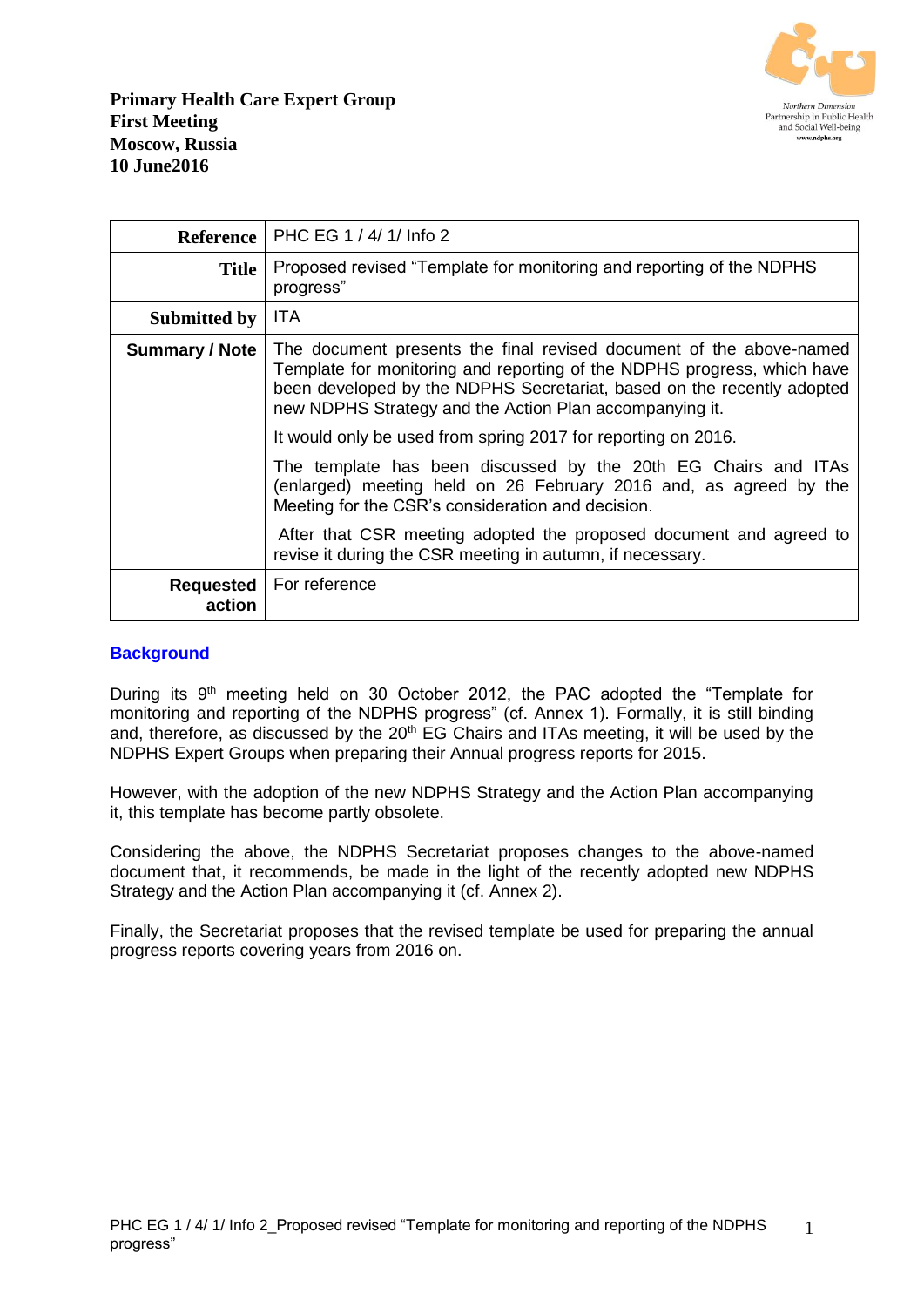#### **Annex 1**

## **XXX** (*insert the name of the EG/TG)* **Progress report for XXXX** *(insert the reporting period*)

*Please insert only one policy document or project per the two tables. If necessary multiply the tables.*

#### **Policy document/project name: Title** *(insert the title)*

#### **1. Summary of activity**

| <b>Overall objective</b> (list the relevant NDPHS Goals<br>and/or the EUSBSR priority actions to which the<br>policy/project contributes)                                                                                                                                                                                    |  |
|------------------------------------------------------------------------------------------------------------------------------------------------------------------------------------------------------------------------------------------------------------------------------------------------------------------------------|--|
| <b>Immediate objectives</b> (list immediate objectives,<br>such as: development and dissemination of policy<br>recommendations, a report, a review, a strategy, a<br>thematic paper, etc.)                                                                                                                                   |  |
| <b>Immediate &amp; ultimate beneficiaries (immediate</b><br>beneficiaries are the groups/entities who will be<br>directly positively affected by the action, e.g. policy<br>makers; ultimate beneficiaries<br>are those who will benefit from the action in the long<br>term at the level of the society or sector at large) |  |
| Area covered<br>(list countries/regions/municipalities, etc.)                                                                                                                                                                                                                                                                |  |
| <b>Implementing organisation</b> (list the NDPHS)<br>structures/other organizations, institutions and<br>experts leading the implementation of the activity)                                                                                                                                                                 |  |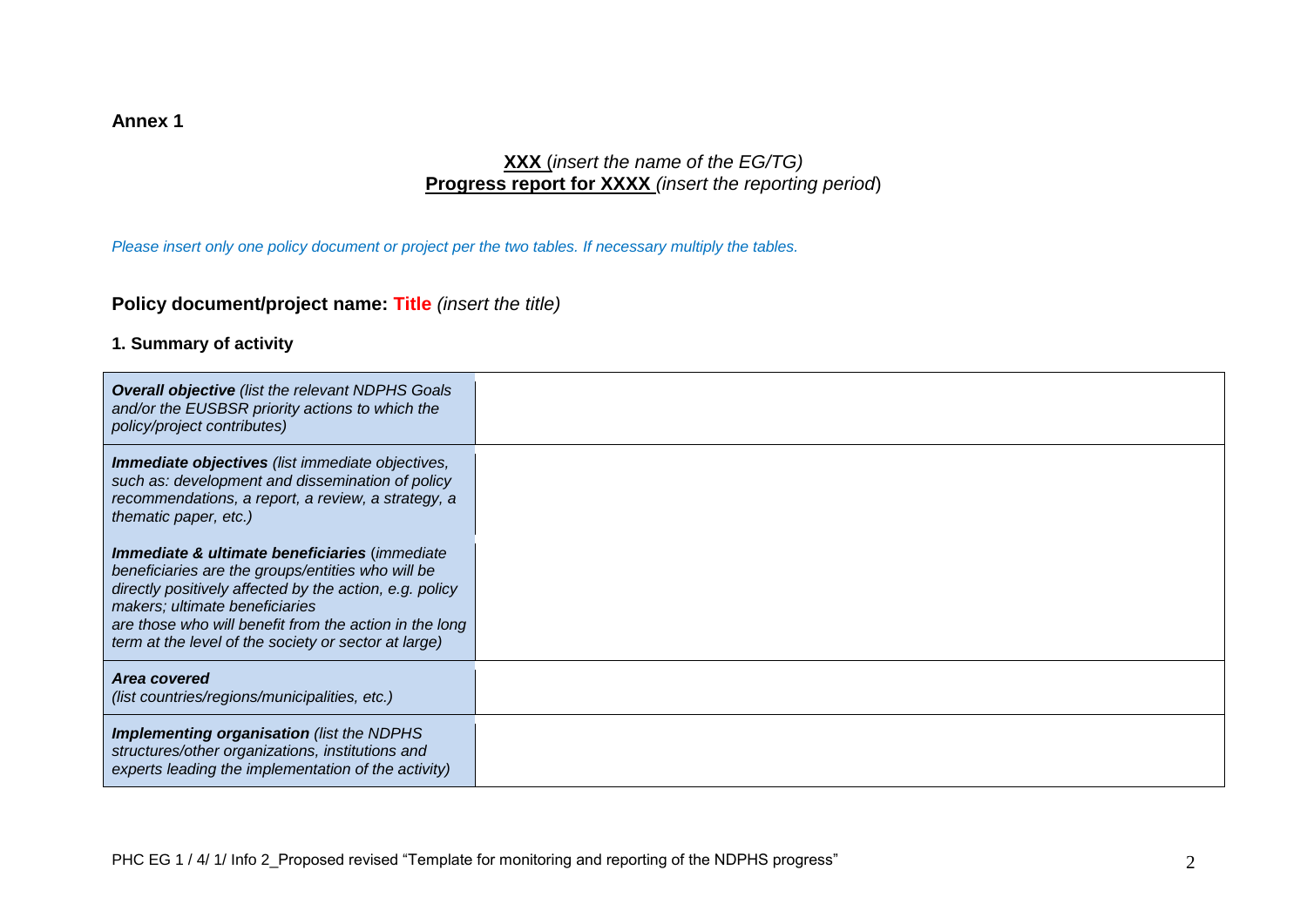| <b>Essential partners</b> (list organizations, institutions<br>and experts engaged in the activity)                                   |  |
|---------------------------------------------------------------------------------------------------------------------------------------|--|
| <b>Budget</b> (specify the budget of the activity in EUR)                                                                             |  |
| <b>Financing agency</b> (specify financing<br>agency/agencies and the amount of funding (in<br>EUR) granted by each financing agency) |  |

## **2. Progress in the implementation of activity in XXXXX** *(insert the period)*

| <b>Results (description and</b><br>indicators) | <b>Planned results/</b><br>targets/achieveme<br><b>nts</b> | <b>Progress (partly</b><br>achieved, completed) | Action required,<br>obstacles, comments | Sustainability and expected long-term impact<br>(Describe: 1) how the results of the NDPHS activity<br>are/will be used and how the follow-up and<br>sustainability of the results will be ensured, and<br>2) expected impact of the NDPHS activity) |
|------------------------------------------------|------------------------------------------------------------|-------------------------------------------------|-----------------------------------------|------------------------------------------------------------------------------------------------------------------------------------------------------------------------------------------------------------------------------------------------------|
| 1.                                             | 1.1                                                        | 1.1                                             |                                         |                                                                                                                                                                                                                                                      |
|                                                | 1.2                                                        | 1.2                                             |                                         |                                                                                                                                                                                                                                                      |
|                                                | 1.3                                                        | 1.3                                             |                                         |                                                                                                                                                                                                                                                      |
| 2.                                             | 2.1                                                        | 2.1                                             |                                         |                                                                                                                                                                                                                                                      |
|                                                | 2.2                                                        | 2.2                                             |                                         |                                                                                                                                                                                                                                                      |
|                                                | 2.3                                                        | 2.3                                             |                                         |                                                                                                                                                                                                                                                      |
| 3.                                             | 3.1                                                        | 3.1                                             |                                         |                                                                                                                                                                                                                                                      |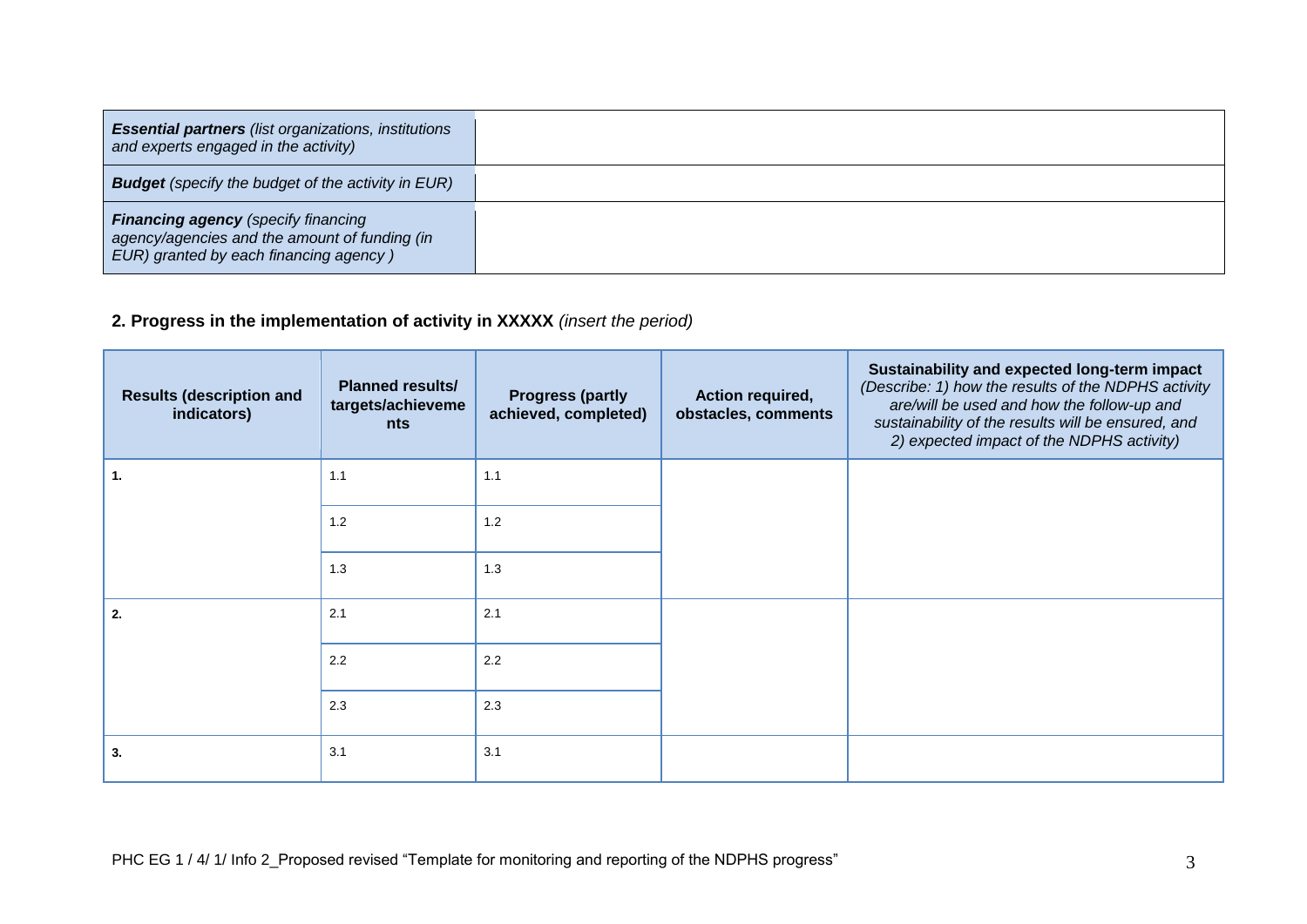|                                                                            | 3.2 | 3.2 |  |
|----------------------------------------------------------------------------|-----|-----|--|
|                                                                            | 3.3 | 3.3 |  |
|                                                                            | 4.1 | 4.1 |  |
|                                                                            | 4.2 | 4.2 |  |
| 5.                                                                         |     |     |  |
| 6.                                                                         |     |     |  |
| Value added (contribution)<br>to the NDPHS and<br><b>EUSBSR strategies</b> |     |     |  |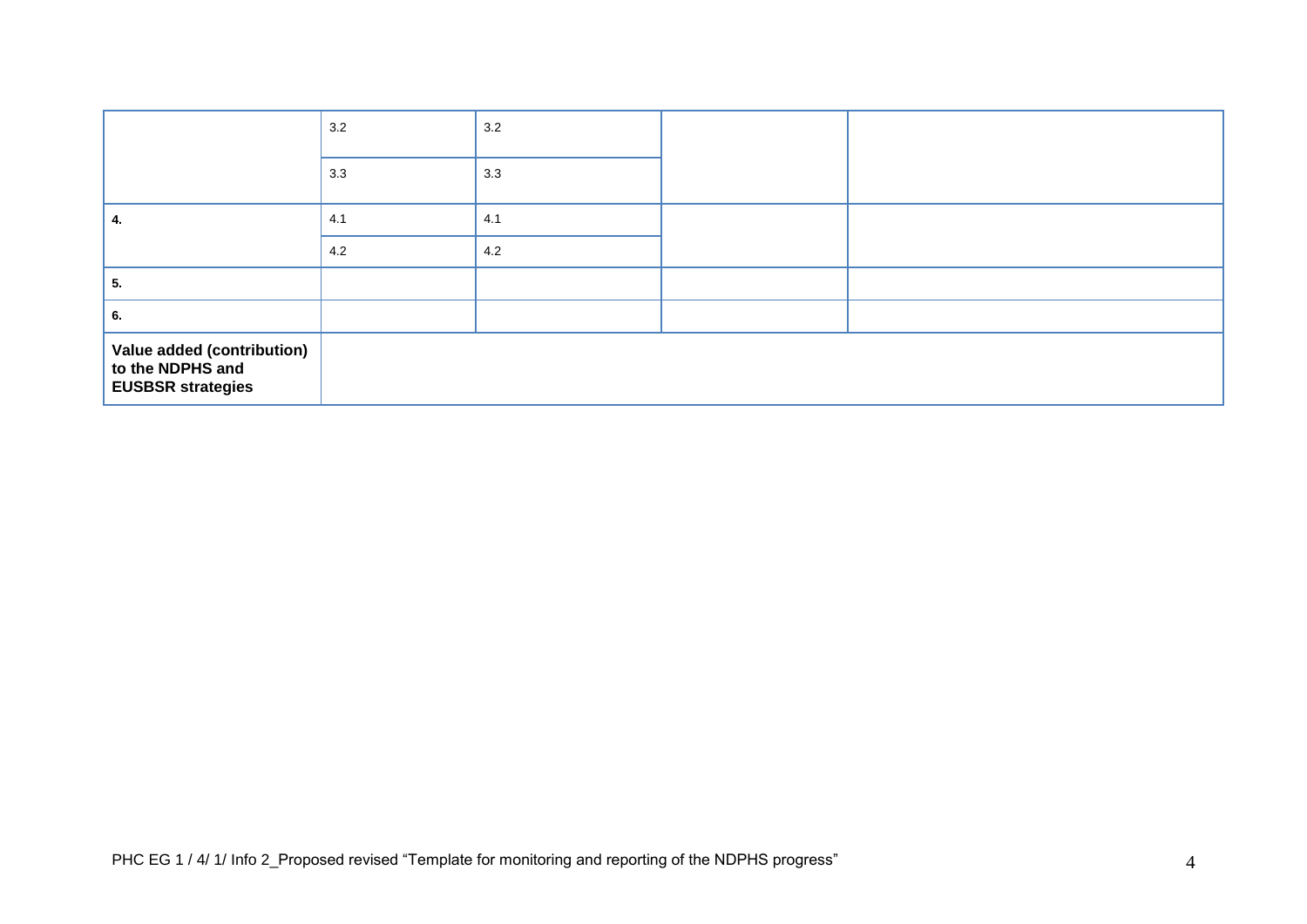#### **Appendix 1 EXAMPLE**

### **NDPHS Expert Group on HIV/AIDS and Associated Infections Progress report for 2012**

#### **Policy document/project name: Policy recommendations on integration of social and health care services for HIV-infected individuals**

#### **1. Summary of activity**

| <b>Overall objective</b>           | Social and health care for HIV-infected individuals in the ND area is integrated (Goal 3 of the NDPHS Strategy)                                                                                            |
|------------------------------------|------------------------------------------------------------------------------------------------------------------------------------------------------------------------------------------------------------|
| <b>Immediate objectives</b>        | Review on evidence-based experiences and best practices on integration of social and health care services for<br>HIV-infected individuals, including policy recommendations, prepared and distributed      |
| Immediate & ultimate beneficiaries | Policy makers of the member countries & vulnerable populations (HIV-infected individuals, drug users, sex workers,<br>MSM etc.)                                                                            |
| Area covered                       | Countries in the Northern Dimension area                                                                                                                                                                   |
| <b>Implementing organisation</b>   | A consultant to be hired, the NDPHS HIV/AIDS&AI Expert Group                                                                                                                                               |
| <b>Essential partners</b>          | Relevant organisations in the Partner Countries                                                                                                                                                            |
| <b>Budget</b>                      | 12 210 EUR                                                                                                                                                                                                 |
| <b>Financing agency</b>            | EUSBSR Technical Assistance Grant "Coordination and implementation of the cooperative actions in the health<br>sub-area of the EU Strategy for the Baltic Sea Region Action Plan," Activity 2 (12 210 EUR) |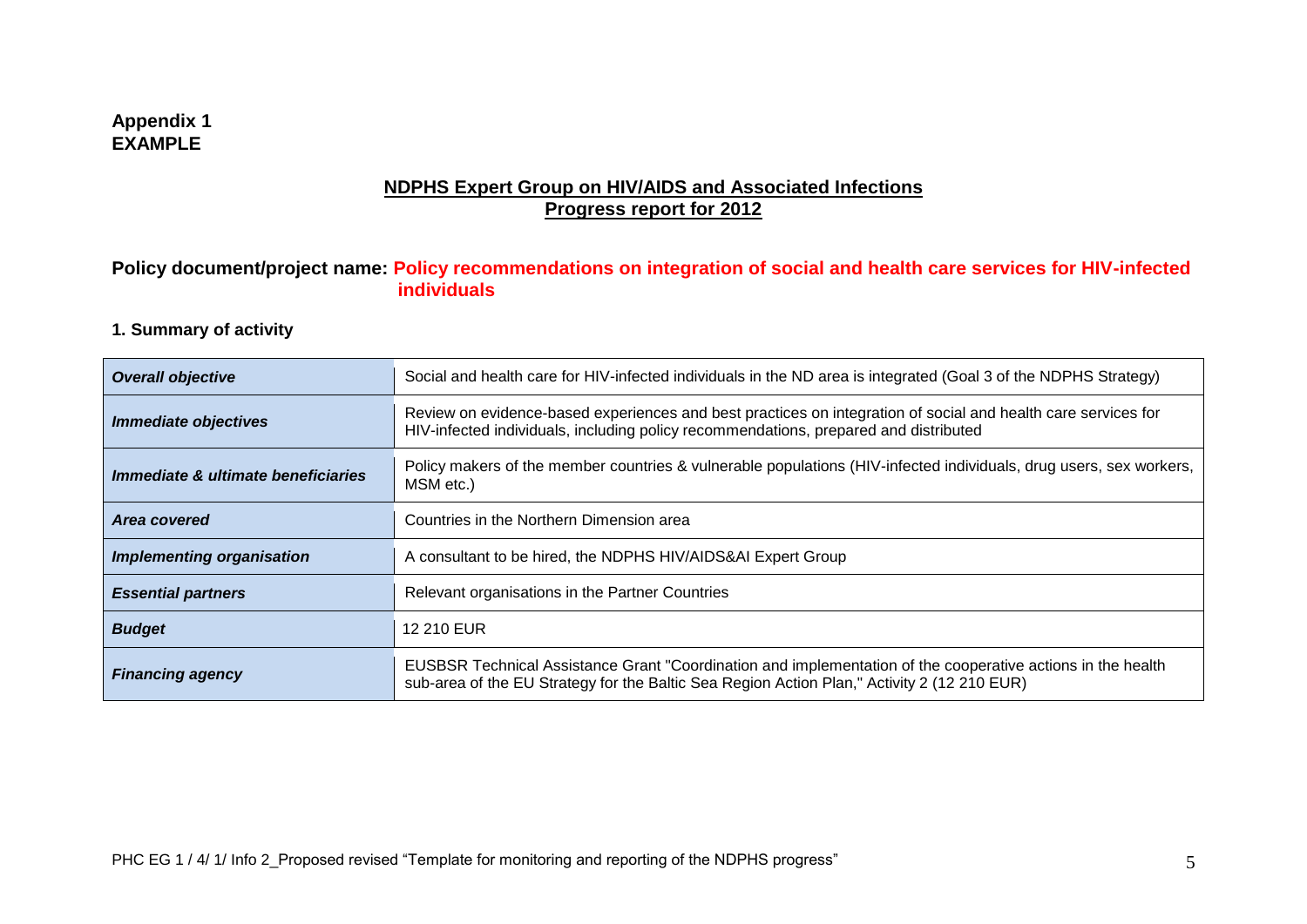# **2. Progress in the implementation of activity in 2011-2012**

| <b>Results (description and</b><br>indicators)                                                                                                                                                          | <b>Planned results/</b><br>targets/achievements                                                                                                                                                                                                                                                                                                                                                                                    | <b>Progress (partly</b><br>achieved, completed)    | Action required, obstacles,<br>comments                                                                                                                                                       | <b>Sustainability and expected</b><br>long-term impact |
|---------------------------------------------------------------------------------------------------------------------------------------------------------------------------------------------------------|------------------------------------------------------------------------------------------------------------------------------------------------------------------------------------------------------------------------------------------------------------------------------------------------------------------------------------------------------------------------------------------------------------------------------------|----------------------------------------------------|-----------------------------------------------------------------------------------------------------------------------------------------------------------------------------------------------|--------------------------------------------------------|
| 1. Review on evidence-based<br>experiences and best<br>practices on integration of<br>social and health care services<br>for HIV-infected individuals,<br>including policy<br>recommendations, prepared | 1.1 Terms of Reference<br>$1.1$ done<br>In several countries of the<br>Northern Dimension area the<br>developed<br>health and social services for<br>1.2 Consultant is hired<br>1.2 Identification and<br>people living with HIV/AIDS are<br>contracting the<br>organised separately. A big<br>consultant<br>amount of HIV-infected people<br>1.3 to be done by mid-<br>1.3 Desk-review,<br>interviews and draft<br>September 2012 | belong to vulnerable groups as                     | This approach can contribute to<br>prevention of HIV and associated<br>infections, as well as to earlier<br>case finding of tuberculosis.                                                     |                                                        |
| and distributed                                                                                                                                                                                         | report<br>1.4 Finalizing of the<br>report                                                                                                                                                                                                                                                                                                                                                                                          | 1.4 October 2012                                   | drug users, sex workers, men<br>having sex with men etc. These<br>groups are very difficult to reach                                                                                          |                                                        |
|                                                                                                                                                                                                         | 1.5 Publishing and<br>distribution                                                                                                                                                                                                                                                                                                                                                                                                 | 1.5 October-December<br>2012                       | by traditional services. It is<br>important to organise basic health<br>and social services for them under<br>one roof or through mobile<br>activities - on basis of "one-stop-<br>shopping". |                                                        |
| <b>Value added (contribution)</b><br>to the NDPHS and EUSBSR<br>strategies                                                                                                                              |                                                                                                                                                                                                                                                                                                                                                                                                                                    | Containing the spread of HIV/AIDS and tuberculosis | Goal 3: Social and health care for HIV infected individuals in the ND area is integrated EUSBSR priority area Health;                                                                         |                                                        |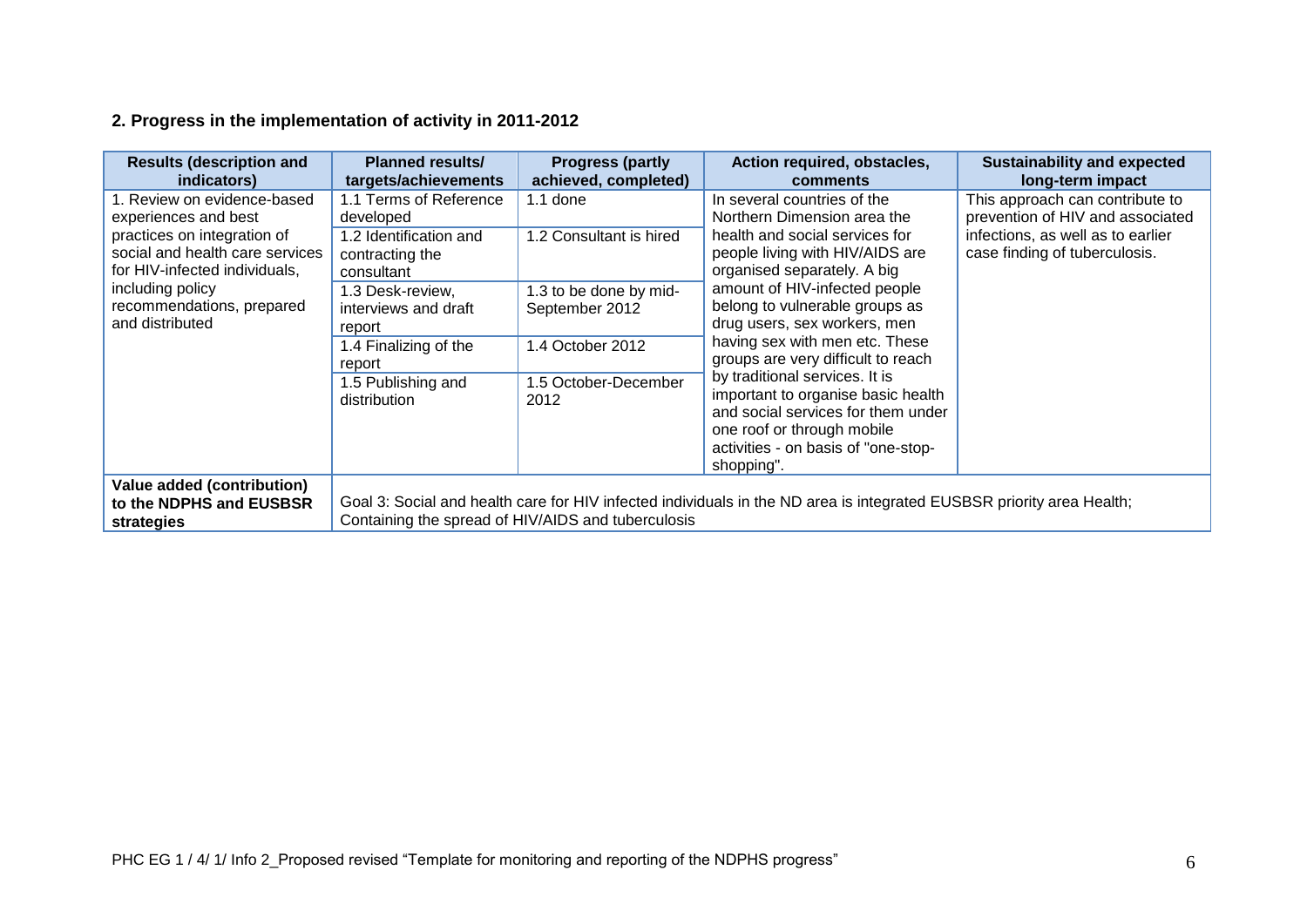#### **Annex 2**

### **XXX** (*insert the name of the Expert Group)* **Progress report for XXXX** *(insert the reporting period*)

*Please insert only one policy document or project per the two tables. If necessary multiply the tables.*

## **Policy document/project name: Title** *(insert the title)*

**1. Summary of activity**

| <b>NDPHS Strategy 2020 objectives (list the relevant</b><br>Strategy objectives to which the policy/project contributes)                                                                                                                                                                                          |  |
|-------------------------------------------------------------------------------------------------------------------------------------------------------------------------------------------------------------------------------------------------------------------------------------------------------------------|--|
| <b>NDPHS Strategy 2020 cross-cutting themes (list the</b><br>relevant Strategy cross-cutting themes to which the<br>policy/project contributes)                                                                                                                                                                   |  |
| <b>Horizontal results</b> (list NDPHS Action Plan horizontal<br>results toward achievement of which the policy/project<br>contributes)                                                                                                                                                                            |  |
| <b>Immediate objectives</b> (list immediate objectives, such as:<br>development and dissemination of policy recommendations,<br>a report, a review, a strategy, a thematic paper, etc.)                                                                                                                           |  |
| Immediate & ultimate beneficiaries (immediate<br>beneficiaries are the groups/entities who will be directly<br>positively affected by the action, e.g. policy makers;<br>ultimate beneficiaries<br>are those who will benefit from the action in the long term at<br>the level of the society or sector at large) |  |
| Area covered<br>(list countries/regions/municipalities, etc.)                                                                                                                                                                                                                                                     |  |